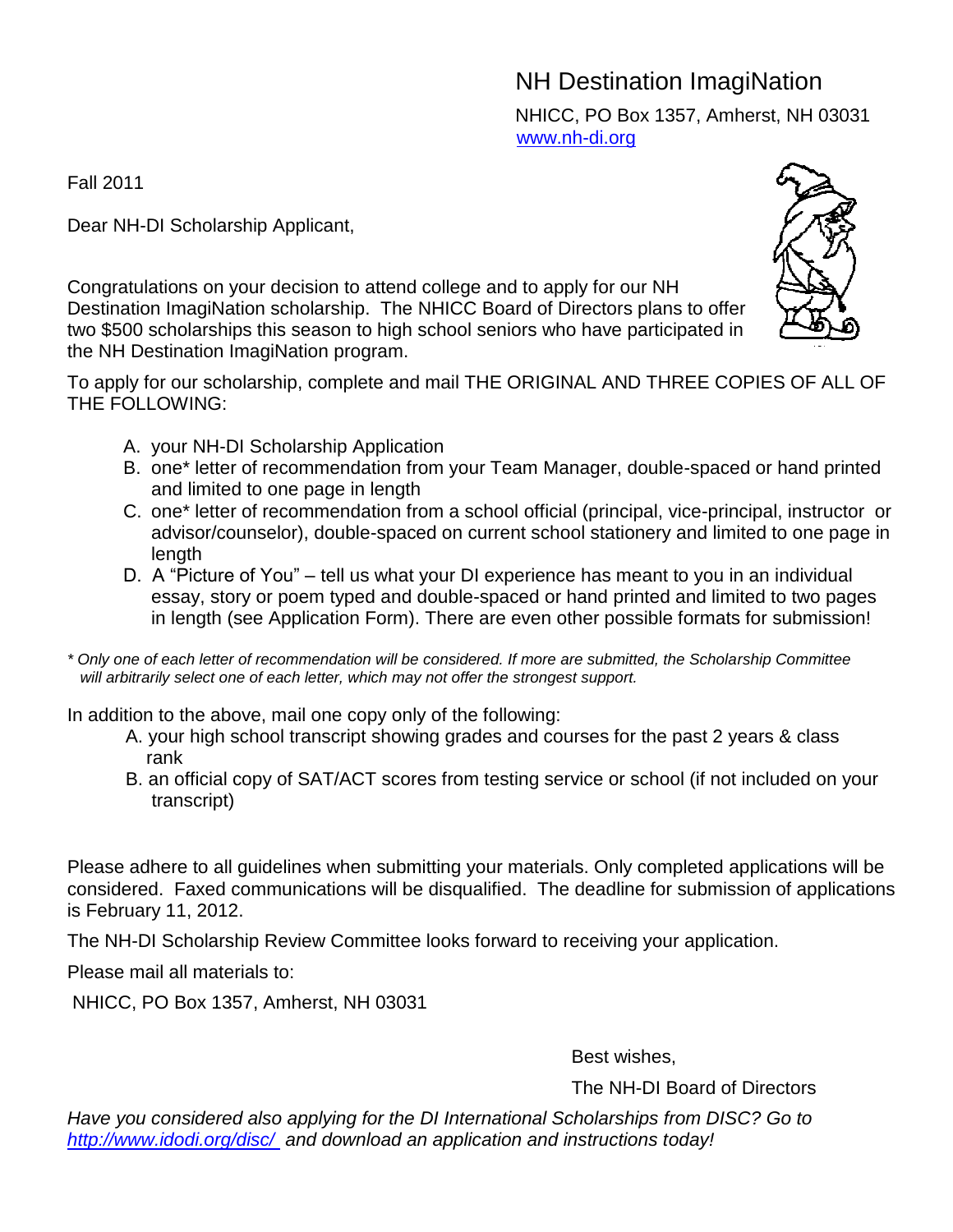## **NH DESTINATION IMAGINATION SCHOLARSHIP APPLICATION FORM**

*To be eligible for an NH-DI scholarship, all materials must be submitted by February 11, 2012. Incomplete or late applications will be disqualified. Mail materials to: NHICC, PO Box 1357, Amherst, NH 03031*

| Section   APPLICANT'S NAME AND ADDRESS                                                                               |                                                |
|----------------------------------------------------------------------------------------------------------------------|------------------------------------------------|
|                                                                                                                      |                                                |
|                                                                                                                      |                                                |
| Home Address:                                                                                                        |                                                |
|                                                                                                                      |                                                |
|                                                                                                                      |                                                |
|                                                                                                                      |                                                |
| Grade: __________                                                                                                    |                                                |
| Section II NH-DI INVOLVEMENT                                                                                         |                                                |
| Number of years participating in NH-DI ____________                                                                  | Currently on an NH -DI team? _________________ |
| Have you or your team received a DaVinci or other similar award? _______________                                     |                                                |
| If so, when? _________________                                                                                       |                                                |
| Why do you feel this award was merited?                                                                              |                                                |
|                                                                                                                      |                                                |
| List the Challenges you worked on (continue on separate sheet, if necessary):                                        |                                                |
|                                                                                                                      |                                                |
|                                                                                                                      |                                                |
|                                                                                                                      |                                                |
|                                                                                                                      |                                                |
| List other NH-DI involvement, e.g. tournament volunteer, assistant team manager, Camp Gottalikachallenge staff, etc: |                                                |

\_\_\_\_\_\_\_\_\_\_\_\_\_\_\_\_\_\_\_\_\_\_\_\_\_\_\_\_\_\_\_\_\_\_\_\_\_\_\_\_\_\_\_\_\_\_\_\_\_\_\_\_\_\_\_\_\_\_\_\_\_\_\_\_\_\_\_\_\_\_\_\_\_\_\_\_\_\_\_\_\_\_\_\_\_\_\_\_\_\_\_\_\_\_\_